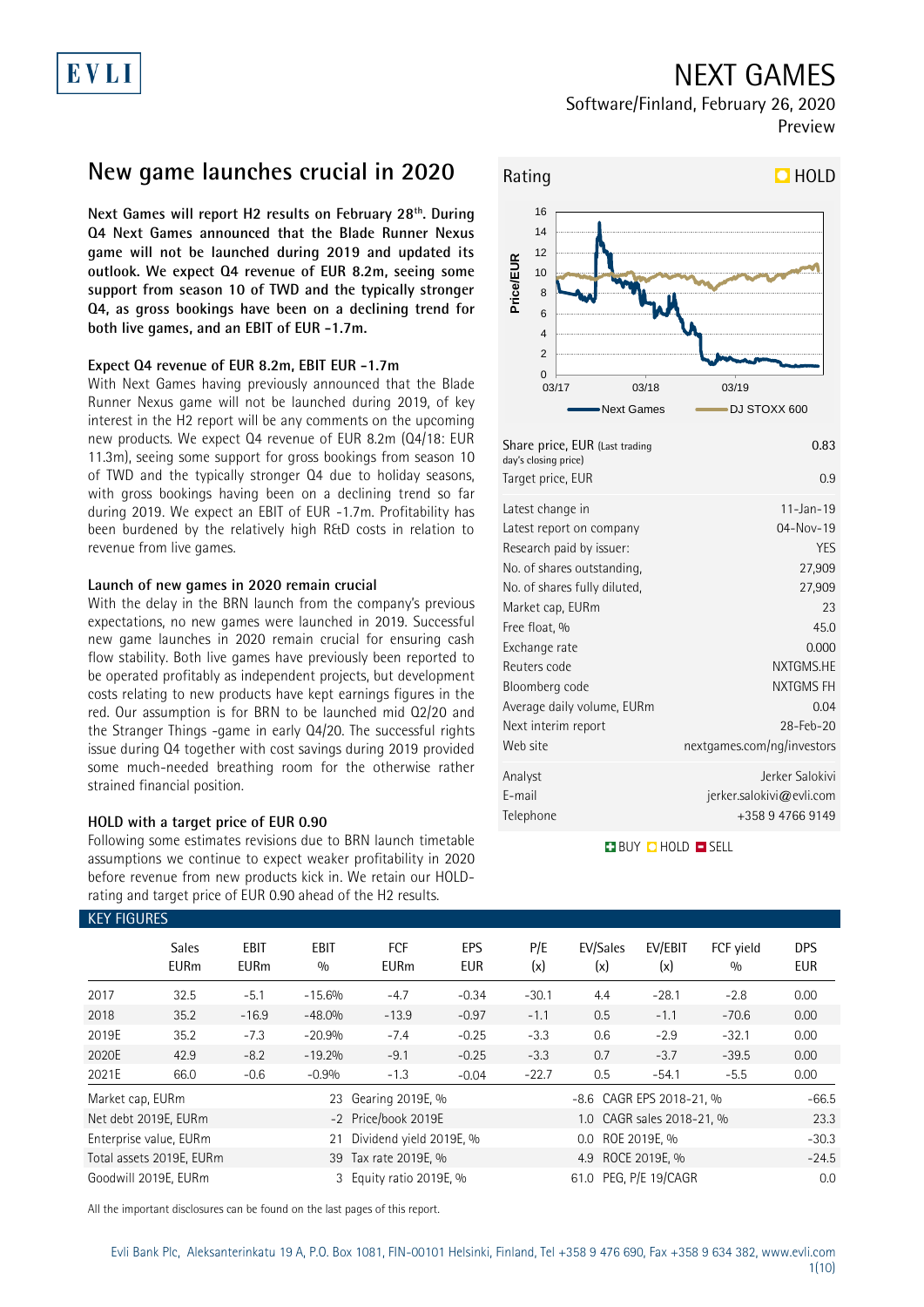## NEXT GAMES

Software/Finland, February 26, 2020

Preview

| <b>Next Games</b>         | 2017    | Q1/18  | Q2/18  | Q3/18   | Q4/18  | 2018    | Q1/19  | Q2/19  |        | 03/19* 04/19E | 2019E   | 2020E 2021E |         |
|---------------------------|---------|--------|--------|---------|--------|---------|--------|--------|--------|---------------|---------|-------------|---------|
| Net sales                 | 32.5    | 4.8    | 5.7    | 13.4    | 11.3   | 35.2    | 9.8    | 9.4    | 7.8    | 8.2           | 35.2    | 42.9        | 66.0    |
| change, %                 | 4%      | $-56%$ | $-33%$ | 110%    | 71%    | 9%      | 105%   | 65%    | $-42%$ | $-28%$        | 0%      | 22%         | 54%     |
| Cost of revenue           | $-13.2$ | $-2.0$ | $-2.4$ | $-6.0$  | $-3.5$ | $-14.0$ | $-4.3$ | $-3.7$ | $-3.5$ | $-2.7$        | $-14.1$ | $-17.2$     | $-26.4$ |
| Gross profit              | 19.3    | 2.8    | 3.3    | 7.4     | 7.9    | 21.3    | 5.6    | 5.7    | 4.3    | 5.5           | 21.0    | 25.8        | 39.6    |
| -margin, %                | 59%     | 58%    | 58%    | 55%     | 69%    | 60%     | 57%    | 60%    | 56%    | 67%           | 60%     | 60%         | 60%     |
| Other operating income    | 0.1     | 0.0    | 0.0    |         |        | 0.1     | 0.0    | 0.0    | 0.0    | 0.0           | 0.0     | 0.0         | 0.0     |
| R&D costs                 | $-7.0$  | $-1.8$ | $-1.8$ |         |        | $-10.4$ | $-2.7$ | $-2.0$ | $-2.1$ | $-2.3$        | $-9.1$  | $-9.5$      | $-10.5$ |
| Sales and marketing costs | $-12.7$ | $-2.5$ | $-2.9$ |         |        | $-23.6$ | $-4.3$ | $-4.1$ | $-3.6$ | $-3.9$        | $-15.9$ | $-21.0$     | $-26.0$ |
| Admin costs               | $-4.7$  | $-1.0$ | $-1.1$ |         |        | $-4.2$  | $-1.0$ | $-0.7$ | $-0.7$ | $-1.0$        | $-3.4$  | $-3.5$      | $-3.7$  |
| EB IT                     | $-5.1$  | $-2.5$ | $-2.4$ | $-10.3$ | $-1.6$ | $-16.9$ | $-2.4$ | $-1.1$ | $-2.1$ | $-1.7$        | $-7.3$  | $-8.2$      | $-0.6$  |
| -margin, %                | $-16%$  | $-52%$ | $-43%$ | $-77%$  | $-14%$ | $-48%$  | $-24%$ | $-12%$ | $-27%$ | $-21%$        | $-21%$  | $-19%$      | $-1%$   |
| Depreciations             |         | 0.1    | 0.1    | 0.8     | 0.7    | 1.7     | 0.7    | 0.7    | 0.7    | 0.7           | 2.9     | 2.8         | 2.8     |
| IFRS 2 adjustment         |         | 0.4    | 0.4    | 0.4     | 0.4    | 1.5     | 0.3    | $-0.1$ | 0.2    | 0.3           | 0.7     | 1.2         | 1.2     |
| Adj. operating result     |         | $-2.1$ | $-2.0$ | $-9.2$  | $-0.5$ | $-13.8$ | $-1.3$ | $-0.5$ | $-1.2$ | $-0.7$        | $-3.6$  | $-4.2$      | 3.4     |
| -margin, %                |         | $-43%$ | $-35%$ | $-68%$  | $-4%$  | $-39%$  | $-13%$ | -5%    | $-15%$ | $-8%$         | $-10%$  | $-10%$      | 5%      |

\*Costs not reported, Evli estimate

EVLI

| <b>Next Games</b>         | 2017 | Q1/18 | Q2/18 | Q3/18 | Q4/18 | 2018 | Q1/19 | Q2/19 |      | $Q3/19$ $Q4/19E$ | 2019E | 2020E 2021E |      |
|---------------------------|------|-------|-------|-------|-------|------|-------|-------|------|------------------|-------|-------------|------|
| DAU (m)                   | 0.43 | 0.31  | 0.31  | 0.67  | 0.48  | 0.46 | 0.44  | 0.35  | 0.30 | 0.30             | 0.34  | 0.74        | 1.10 |
| TWD: NML                  |      | 0.31  | 0.31  | 0.27  | 0.25  |      | 0.23  | 0.19  | 0.16 | 0.16             | 0.18  | 0.16        | 0.13 |
| TWD: Our World            |      |       |       | 0.39  | 0.22  |      | 0.21  | 0.15  | 0.13 | 0.14             | 0.16  | 0.15        | 0.15 |
| <b>Blade Runner Nexus</b> |      |       |       |       |       |      |       |       |      |                  |       | 0.18        | 0.15 |
| Stranger Things -game     |      |       |       |       |       |      |       |       |      |                  |       | 0.25        | 0.20 |
| Game 1/2021               |      |       |       |       |       |      |       |       |      |                  |       |             | 0.22 |
| Game 2/2021               |      |       |       |       |       |      |       |       |      |                  |       |             | 0.25 |
| ARPDAU (EUR)              | 0.19 | 0.17  | 0.20  | 0.22  | 0.24  | 0.24 | 0.24  | 0.28  | 0.27 | 0.30             | 0.27  | 0.24        | 0.22 |
| TWD: NML                  |      | 0.17  | 0.21  | 0.24  | 0.25  |      | 0.22  | 0.22  | 0.21 | 0.23             | 0.22  | 0.20        | 0.18 |
| TWD: Our World            |      |       |       | 0.23  | 0.28  |      | 0.26  | 0.37  | 0.36 | 0.37             | 0.34  | 0.31        | 0.25 |
| <b>Blade Runner Nexus</b> |      |       |       |       |       |      |       |       |      |                  |       | 0.22        | 0.20 |
| Stranger Things -game     |      |       |       |       |       |      |       |       |      |                  |       | 0.23        | 0.22 |
| Game 1/2021               |      |       |       |       |       |      |       |       |      |                  |       |             | 0.23 |
| Game 2/2021               |      |       |       |       |       |      |       |       |      |                  |       |             | 0.23 |
| Gross bookings (EURm)     | 30.9 | 4.7   | 5.7   | 13.8  | 11.6  | 35.8 | 9.5   | 9.0   | 7.8  | 8.2              | 34.5  | 42.9        | 66.0 |
| TWD: NML                  |      | 4.7   | 5.5   | 5.5   | 5.7   | 21.4 | 4.5   | 3.8   | 3.4  | 3.4              | 15.1  | 11.7        | 8.5  |
| TWD: Our World            |      |       |       | 8.2   | 5.8   | 14.0 | 5.0   | 5.2   | 4.5  | 4.8              | 19.4  | 17.0        | 13.7 |
| <b>Blade Runner Nexus</b> |      |       |       |       |       |      |       |       |      |                  |       | 9.0         | 11.0 |
| Stranger Things -game     |      |       |       |       |       |      |       |       |      |                  |       | 5.2         | 16.1 |
| Game 1/2021               |      |       |       |       |       |      |       |       |      |                  |       |             | 11.5 |
| Game 2/2021               |      |       |       |       |       |      |       |       |      |                  |       |             | 5.2  |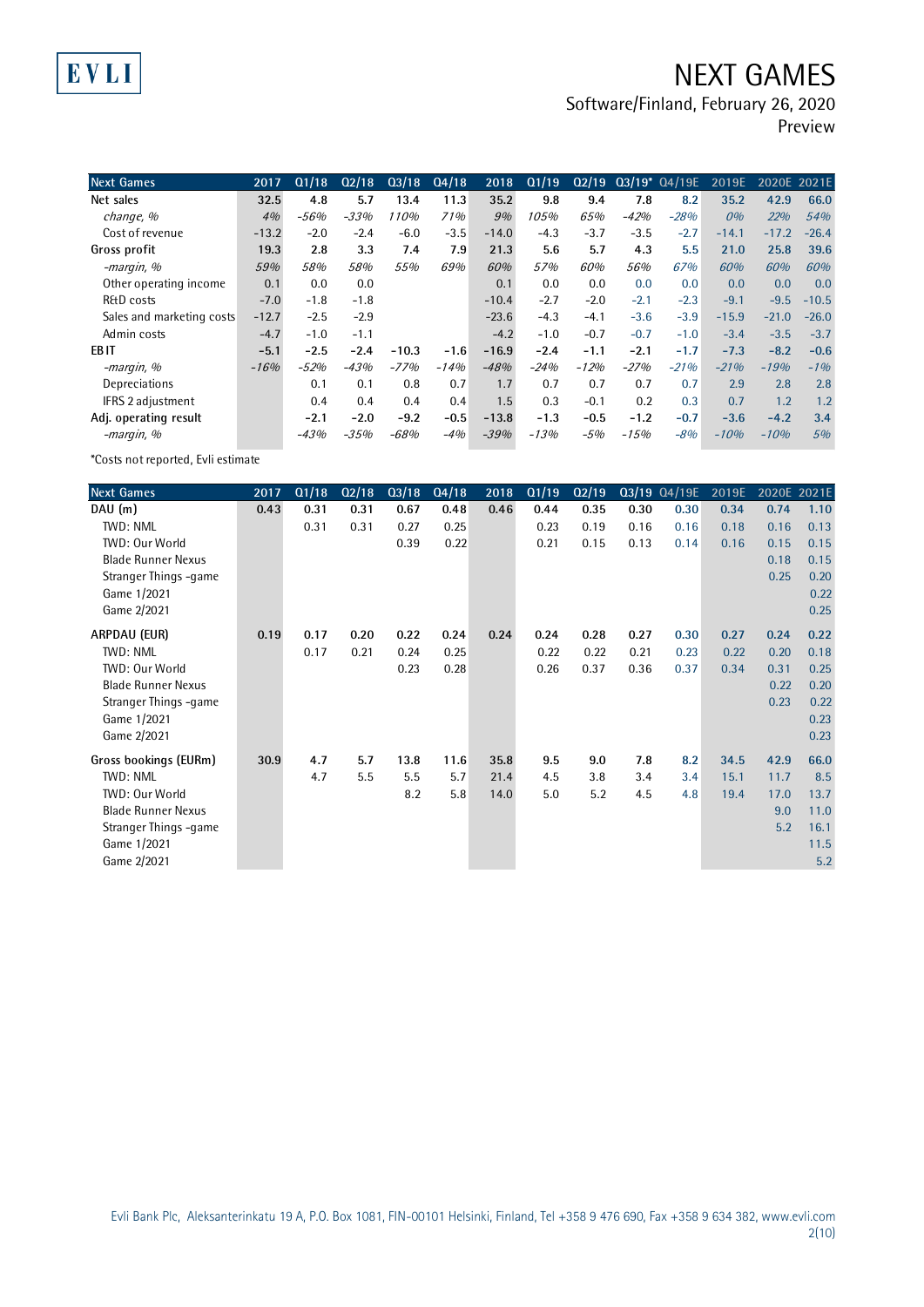# Software/Finland, February 26, 2020

Preview

| INTERIM FIGURES                      |         |         |         |         |         |         |         |         |         |         |         |         |
|--------------------------------------|---------|---------|---------|---------|---------|---------|---------|---------|---------|---------|---------|---------|
| EVLI ESTIMATES, EURm                 | 201801  | 201802  | 201803  | 201804  | 2018    | 201901  | 201902  | 201903  | 2019Q4E | 2019E   | 2020E   | 2021E   |
| Net sales                            | 4.8     | 5.7     | 13.4    | 11.3    | 35.2    | 9.8     | 9.4     | 7.8     | 8.2     | 35.2    | 42.9    | 66.0    |
| EBITDA                               | $-2.4$  | $-2.4$  | $-9.6$  | $-0.9$  | $-15.3$ | $-1.4$  | $-0.1$  | $-1.0$  | $-0.8$  | $-3.4$  | $-4.5$  | 3.7     |
| EBITDA margin (%)                    | $-50.9$ | $-41.8$ | $-71.2$ | $-7.8$  | $-43.3$ | $-14.7$ | $-1.6$  | $-13.3$ | $-9.7$  | $-9.7$  | $-10.5$ | 5.7     |
| EBIT                                 | $-2.5$  | $-2.4$  | $-10.3$ | $-1.6$  | $-16.9$ | $-2.4$  | $-1.1$  | $-2.1$  | $-1.7$  | $-7.3$  | $-8.2$  | $-0.6$  |
| EBIT margin (%)                      | $-52.3$ | $-43.0$ | $-77.0$ | $-14.3$ | $-48.0$ | $-24.4$ | $-11.7$ | $-27.1$ | $-21.3$ | $-20.9$ | $-19.2$ | $-0.9$  |
| Net financial items                  | 0.1     | 0.1     | $-0.1$  | $-0.1$  | 0.1     | 0.0     | 0.0     | 0.0     | $-0.1$  | $-0.1$  | $-0.5$  | $-0.7$  |
| Pre-tax profit                       | $-2.4$  | $-2.3$  | $-10.4$ | $-1.7$  | $-16.8$ | $-2.4$  | $-1.1$  | $-2.1$  | $-1.8$  | $-7.4$  | $-8.7$  | $-1.3$  |
| Tax                                  | $-0.4$  | $-0.4$  | $-0.2$  | $-0.2$  | $-1.2$  | 0.0     | 0.0     | 0.0     | 0.4     | 0.4     | 1.7     | 0.3     |
| Tax rate (%)                         | $-15.4$ | $-15.8$ | $-2.0$  | $-12.5$ | $-6.9$  | 0.0     | 0.0     | 0.0     | 20.0    | 4.9     | 20.0    | 20.0    |
| Net profit                           | $-2.7$  | $-2.8$  | $-10.6$ | $-1.9$  | $-18.0$ | $-2.4$  | $-1.1$  | $-2.1$  | $-1.5$  | $-7.1$  | $-7.0$  | $-1.0$  |
| EPS                                  | $-0.15$ | $-0.15$ | $-0.57$ | $-0.10$ | $-0.97$ | $-0.09$ | $-0.04$ | $-0.08$ | $-0.05$ | $-0.25$ | $-0.25$ | $-0.04$ |
| EPS adjusted (diluted no. of shares) | $-0.15$ | $-0.15$ | $-0.57$ | $-0.10$ | $-0.97$ | $-0.09$ | $-0.04$ | $-0.08$ | $-0.05$ | $-0.25$ | $-0.25$ | $-0.04$ |
| Dividend per share                   | 0.00    | 0.00    | 0.00    | 0.00    | 0.00    | 0.00    | 0.00    | 0.00    | 0.00    | 0.00    | 0.00    | 0.00    |
| SALES, EURm                          |         |         |         |         |         |         |         |         |         |         |         |         |
| Next Games                           | 4.8     | 5.7     | 13.4    | 11.3    | 35.2    | 9.8     | 9.4     | 7.8     | 8.2     | 35.2    | 42.9    | 66.0    |
| Total                                | 4.8     | 5.7     | 13.4    | 11.3    | 35.2    | 9.8     | 9.4     | 7.8     | 8.2     | 35.2    | 42.9    | 66.0    |
| SALES GROWTH, Y/Y %                  |         |         |         |         |         |         |         |         |         |         |         |         |
| Next Games                           | $-56.2$ | $-33.2$ | 110.4   | 70.5    | 8.5     | 105.3   | 65.1    | $-41.9$ | $-27.9$ | $-0.1$  | 22.0    | 53.8    |
| <b>Total</b>                         | $-56.2$ | $-33.2$ | 110.4   | 70.5    | 8.5     | 105.3   | 65.1    | $-41.9$ | $-27.9$ | $-0.1$  | 22.0    | 53.8    |
| EBIT, EURm                           |         |         |         |         |         |         |         |         |         |         |         |         |
| Next Games                           | $-2.5$  | $-2.4$  | $-10.3$ | $-1.6$  | $-16.9$ | $-2.4$  | $-1.1$  | $-2.1$  | $-1.7$  | $-7.3$  | $-8.2$  | $-0.6$  |
| Total                                | $-2.5$  | $-2.4$  | $-10.3$ | $-1.6$  | $-16.9$ | $-2.4$  | $-1.1$  | $-2.1$  | $-1.7$  | $-7.3$  | $-8.2$  | $-0.6$  |
| EBIT margin, %                       |         |         |         |         |         |         |         |         |         |         |         |         |
| Next Games                           | $-52.3$ | $-43.0$ | $-77.0$ | $-14.3$ | $-48.0$ | $-24.4$ | $-11.7$ | $-27.1$ | $-21.3$ | $-20.9$ | $-19.2$ | $-0.9$  |
| Total                                | $-52.3$ | $-43.0$ | $-77.0$ | $-14.3$ | $-48.0$ | $-24.4$ | $-11.7$ | $-27.1$ | $-21.3$ | $-20.9$ | $-19.2$ | $-0.9$  |
|                                      |         |         |         |         |         |         |         |         |         |         |         |         |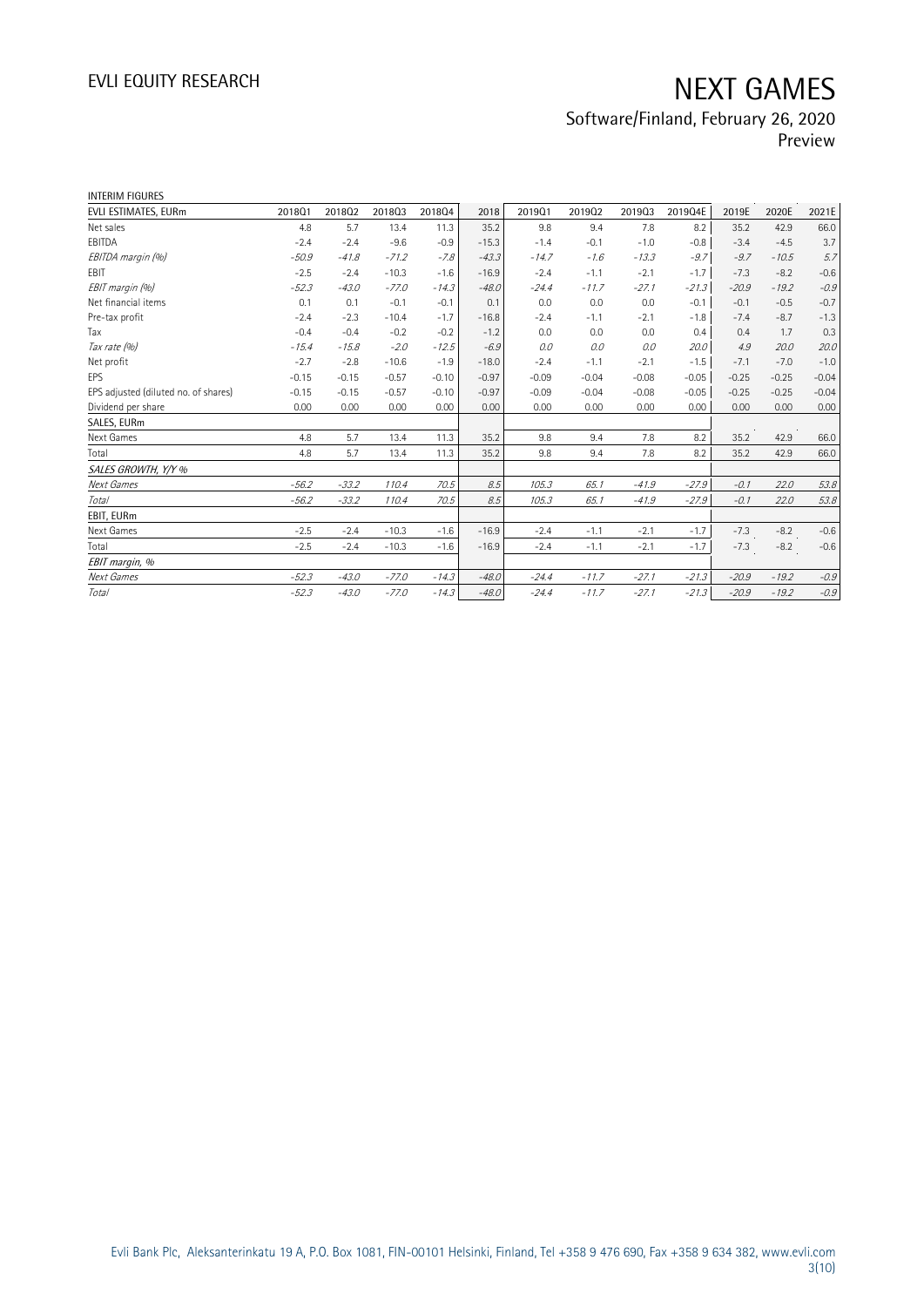## Software/Finland, February 26, 2020

Preview

| INCOME STATEMENT, EURm                   | 2014                | 2015           | 2016                | 2017                | 2018            | 2019E               | 2020E               | 2021E          |
|------------------------------------------|---------------------|----------------|---------------------|---------------------|-----------------|---------------------|---------------------|----------------|
| Sales                                    | 0.0                 | 9.7            | 31.1                | 32.5                | 35.2            | 35.2                | 42.9                | 66.0           |
| Sales growth (%)                         | 0.0                 | 242,600.0      | 220.5               | 4.4                 | 8.5             | $-0.1$              | 22.0                | 53.8           |
| EBITDA                                   | $-4.0$              | $-6.6$         | $-1.9$              | $-4.7$              | $-15.3$         | $-3.4$              | $-4.5$              | 3.7            |
| EBITDA margin (%)                        | $-98,825.0$         | $-68.5$        | $-6.3$              | $-14.4$             | $-43.3$         | $-9.7$              | $-10.5$             | 5.7            |
| Depreciation                             | 0.0                 | $-0.4$         | $-0.2$              | $-0.4$              | $-1.7$          | $-3.9$              | $-3.7$              | $-4.3$         |
| EBITA                                    | $-4.0$              | $-7.0$         | $-2.2$              | $-5.1$              | $-16.9$         | $-7.3$              | $-8.2$              | $-0.6$         |
| Goodwill amortization / writedown        | 0.0                 | 0.0            | 0.0                 | 0.0                 | 0.0             | 0.0                 | 0.0                 | 0.0            |
| EBIT                                     | $-4.0$              | $-7.0$         | $-2.2$              | $-5.1$              | $-16.9$         | $-7.3$              | $-8.2$              | $-0.6$         |
| EBIT margin (%)                          | $-98,825.0$         | $-72.5$        | $-7.0$              | $-15.6$             | $-48.0$         | $-20.9$             | $-19.2$             | $-0.9$         |
| Reported EBIT                            | $-4.0$              | $-7.0$         | $-2.2$              | $-5.1$              | $-16.9$         | $-7.3$              | $-8.2$              | $-0.6$         |
| EBIT margin (reported) (%)               | $-98,825.0$         | $-72.5$        | $-7.0$              | $-15.6$             | $-48.0$         | $-20.9$             | $-19.2$             | $-0.9$         |
| Net financials                           | 0.1                 | 0.2            | $-0.1$              | $-0.5$              | 0.1             | $-0.1$              | $-0.5$              | $-0.7$         |
| Pre-tax profit                           | $-3.8$              | $-6.9$         | $-2.3$              | $-5.6$              | $-16.8$         | $-7.4$              | $-8.7$              | $-1.3$         |
| Taxes                                    | 0.0                 | 0.0            | 2.5                 | $-0.1$              | $-1.2$          | 0.4                 | 1.7                 | 0.3            |
| Minority shares                          | 0.0                 | 0.0            | $-0.1$              | $-0.5$              | $-0.1$          | 0.0                 | 0.0                 | 0.0            |
| Net profit                               | $-3.8$              | $-6.9$         | 0.1                 | $-6.1$              | $-18.0$         | $-7.1$              | $-7.0$              | $-1.0$         |
| Cash NRIs                                | 0.0                 | 0.0            | 0.0                 | 0.0                 | 0.0             | 0.0                 | 0.0                 | 0.0            |
| Non-cash NRIs                            | 0.0                 | 0.0            | 0.0                 | 0.0                 | 0.0             | 0.0                 | 0.0                 | 0.0            |
| <b>BALANCE SHEET, EURm</b>               |                     |                |                     |                     |                 |                     |                     |                |
| Assets                                   |                     |                |                     |                     |                 |                     |                     |                |
| Fixed assets                             | $\mathbf{1}$        | $\mathbf{1}$   | 3                   | 8                   | 18              | 20                  | 23                  | 26             |
| Goodwill                                 | $\mathsf{O}\xspace$ | $\mathbf 0$    | $\overline{2}$      | 3                   | 3               | $\mathfrak{Z}$      | $\mathfrak{Z}$      | 3              |
| Right of use assets                      | $\mathbf 0$         | $\mathbf 0$    | $\overline{0}$      | $\mathbf 0$         | $\mathbf{0}$    | $\mathbf 0$         | $\mathbf{0}$        | $\mathbb O$    |
| Inventory                                | $\mathbf{0}$        | $\mathbf 0$    | $\mathsf{O}\xspace$ | $\mathsf{O}\xspace$ | $\mathbf 0$     | $\mathbf 0$         | $\mathbf 0$         | $\mathbf 0$    |
| Receivables                              | $\mathbf 0$         | 3              | $\,6$               | 5                   | $6\phantom{1}6$ | $\overline{4}$      | 5                   | 8              |
| Liquid funds                             | $\overline{2}$      | 5              | $\overline{4}$      | 26                  | $\overline{7}$  | 10                  | 6                   | $\overline{7}$ |
| Total assets                             | 3                   | 9              | 17                  | 46                  | 36              | 39                  | 39                  | 45             |
| Liabilities                              |                     |                |                     |                     |                 |                     |                     |                |
| Shareholder's equity                     | $\overline{2}$      | 5              | $\overline{7}$      | 39                  | 23              | 24                  | 17                  | 16             |
| Minority interest                        | $\mathsf{O}\xspace$ | $\mathbf 0$    | $\mathsf{O}\xspace$ | $\mathsf{O}\xspace$ | $\mathbf 0$     | $\mathbf 0$         | $\mathbf 0$         | $\mathbf 0$    |
| Convertibles                             | $\mathbf 0$         | $\mathbf{0}$   | $\mathsf{O}\xspace$ | $\mathsf{O}\xspace$ | $\mathbf 0$     | $\mathsf{O}\xspace$ | $\mathbf 0$         | $\mathbf 0$    |
| Lease liabilities                        | $\mathbf{0}$        | $\mathbf 0$    | $\overline{0}$      | $\mathbf 0$         | $\mathbf{0}$    | $\mathbf{0}$        | $\mathbf 0$         | $\overline{0}$ |
| Deferred taxes                           | $\mathbb O$         | $\mathbf 0$    | $\mathsf{O}\xspace$ | $\mathsf{O}\xspace$ | $\mathbf 0$     | $\mathsf{O}\xspace$ | $\mathsf{O}\xspace$ | $\mathbf 0$    |
| Interest bearing debt                    | $\mathbf{0}$        | $\mathbf 0$    | $\mathbf{1}$        | $\mathbf{1}$        | $6\phantom{1}6$ | $\overline{7}$      | 13                  | 15             |
| Non-interest bearing current liabilities | 1                   | $\overline{4}$ | 9                   | $\,6\,$             | 8               | 8                   | 10                  | 15             |
| Other interest-free debt                 | $\mathsf{O}\xspace$ | $\mathbf 0$    | $\mathbf 0$         | $\mathbf 0$         | $\mathbf 0$     | $\mathbf 0$         | $\mathsf{O}\xspace$ | $\mathbf 0$    |
| Total liabilities                        | 3                   | 9              | 17                  | 46                  | 36              | 39                  | 39                  | $45\,$         |
| CASH FLOW, EURm                          |                     |                |                     |                     |                 |                     |                     |                |
| + EBITDA                                 | $-4$                | $-7$           | $-2$                | $-5$                | $-15$           | $-3$                | $-5$                | $\overline{4}$ |
| - Net financial items                    | $\mathsf{O}\xspace$ | $\mathbf 0$    | $\mathsf{O}\xspace$ | $-1$                | $\mathbf 0$     | $\mathsf{O}\xspace$ | $-1$                | $-1$           |
| - Taxes                                  | $\mathbf 0$         | $\mathbf 0$    | $\mathsf{O}\xspace$ | $\mathsf{O}\xspace$ | $\mathbf 0$     | $\mathsf{O}\xspace$ | $\overline{2}$      | $\mathbf 0$    |
| - Increase in Net Working Capital        | 1                   | $\mathbf 0$    | $\mathsf{O}\xspace$ | $-1$                | $\mathbf{1}$    | $\overline{2}$      | $\mathbf{1}$        | $\overline{2}$ |
| $+/-$ Other                              | $\mathbf 0$         | $\mathbf 0$    | $\overline{2}$      | 3                   | $\overline{2}$  | $\mathbf 0$         | $\mathbf 0$         | $\mathbf 0$    |
| = Cash flow from operations              | $-3$                | $-7$           | $\overline{0}$      | $-4$                | $-12$           | $-1$                | $-2$                | $\,6$          |
| - Capex                                  | $\mathbb O$         | $-1$           | $\mathbf{1}$        | $-1$                | $-2$            | $-6$                | $-7$                | $-7$           |
| - Acquisitions                           | $\mathbf{0}$        | $\mathbf{0}$   | $\mathbf 0$         | $\mathbb O$         | $\mathbf 0$     | $\mathsf{O}\xspace$ | $\mathbf 0$         | $\mathbf 0$    |
| + Divestments                            | $\mathbf 0$         | $\mathbf 0$    | $\mathsf{O}\xspace$ | $\mathsf{O}\xspace$ | $\mathbf 0$     | $\mathsf{O}\xspace$ | $\mathsf{O}\xspace$ | $\mathbf 0$    |
| = Free cash flow                         | $-3$                | $-8$           | $\mathsf{O}\xspace$ | $-5$                | $-14$           | $-7$                | -9                  | $-1$           |
| +/- New issues/buybacks                  | $6\phantom{1}$      | 9              | 3                   | 38                  | $\overline{2}$  | 8                   | $\mathbf 0$         | $\overline{0}$ |
| - Paid dividend                          | $\mathbf 0$         | $\mathbf 0$    | $\mathsf{O}\xspace$ | $\mathsf{O}\xspace$ | $\mathbf 0$     | $\mathsf{O}\xspace$ | $\mathsf{O}\xspace$ | $\mathbf 0$    |
| +/- Other                                | $-1$                | $\mathbf{1}$   | $-4$                | $-11$               | $-7$            | $\overline{2}$      | 5                   | $\overline{2}$ |
| Change in cash                           | $\overline{2}$      | $\overline{2}$ | $-1$                | 23                  | $-19$           | $\overline{2}$      | $-4$                | $\mathbf{1}$   |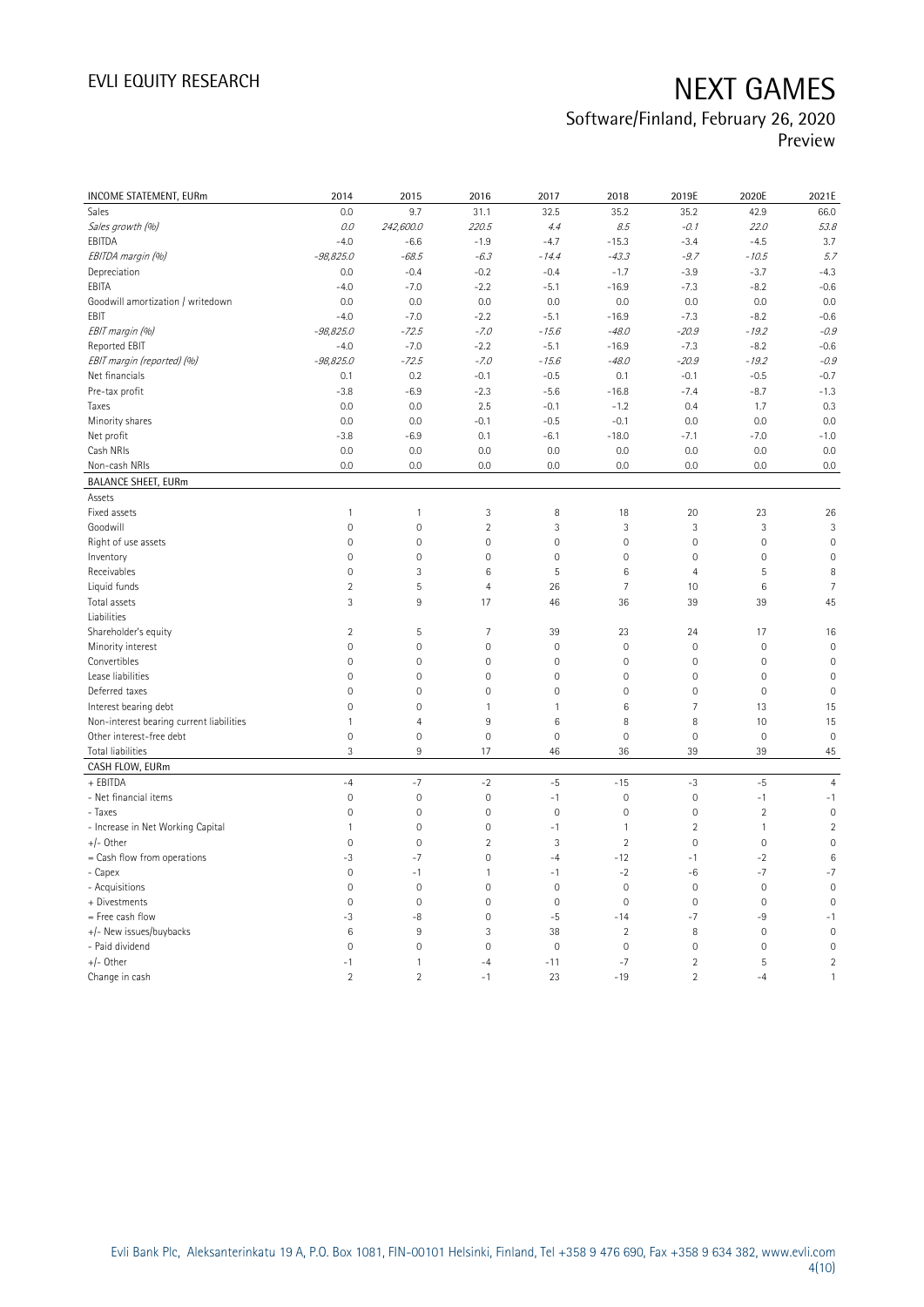# Software/Finland, February 26, 2020

Preview

| <b>KEY FIGURES</b>                                                          | 2015                 | 2016                | 2017               | 2018               | 2019E             | 2020E             | 2021E             |
|-----------------------------------------------------------------------------|----------------------|---------------------|--------------------|--------------------|-------------------|-------------------|-------------------|
| M-cap                                                                       | $\overline{0}$       | $\mathsf{O}\xspace$ | 168                | 20                 | 23                | 23                | 23                |
| Net debt (excl. convertibles)                                               | $-4$                 | $-3$                | $-26$              | $-1$               | $-2$              | $\overline{7}$    | 8                 |
| Enterprise value                                                            | $-4$                 | $-3$                | 143                | 18                 | 21                | 30                | 32                |
| Sales                                                                       | 10                   | 31                  | 32                 | 35                 | 35                | 43                | 66                |
| EBITDA                                                                      | $-7$                 | $-2$                | $-5$               | $-15$              | $-3$              | $-5$              | $\overline{4}$    |
| EBIT                                                                        | $-7$                 | $-2$                | $-5$               | $-17$              | $-7$              | -8                | $-1$              |
| Pre-tax                                                                     | $-7$                 | $-2$                | $-6$               | $-17$              | $-7$              | $-9$              | $-1$              |
| Earnings                                                                    | $-7$                 | $\mathbf 0$         | $-6$               | $-18$              | $-7$              | $-7$              | $-1$              |
| Equity book value (excl. minorities)                                        | 5                    | $\overline{7}$      | 39                 | 23                 | 24                | 17                | $16\,$            |
| Valuation multiples                                                         |                      |                     |                    |                    |                   |                   |                   |
| EV/sales                                                                    | $-0.4$               | $-0.1$              | 4.4                | 0.5                | 0.6               | 0.7               | 0.5               |
| EV/EBITDA                                                                   | 0.6                  | 1.4                 | $-30.4$            | $-1.2$             | $-6.2$            | $-6.7$            | 8.4               |
| EV/EBITA                                                                    | 0.6                  | 1.2                 | $-28.1$            | $-1.1$             | $-2.9$            | $-3.7$            | $-54.1$           |
| EV/EBIT                                                                     | 0.6                  | 1.2                 | $-28.1$            | $-1.1$             | $-2.9$            | $-3.7$            | $-54.1$           |
| EV/OCF                                                                      | 0.6                  | 6.0                 | $-34.7$            | $-1.5$             | $-20.2$           | $-12.1$           | 5.6               |
| EV/FCFF                                                                     | $-2.0$               | 80.4                | $-21.8$            | $-1.0$             | $-2.9$            | $-3.5$            | $-43.8$           |
| P/FCFE                                                                      | 0.0                  | 0.0                 | $-35.6$            | $-1.4$             | $-3.1$            | $-2.5$            | $-18.2$           |
| P/E                                                                         | 0.0                  | 0.0                 | $-30.1$            | $-1.1$             | $-3.3$            | $-3.3$            | $-22.7$           |
| P/B                                                                         | 0.0                  | 0.0                 | 4.3                | 0.9                | 1.0               | 1.4               | 1.5               |
| Target EV/EBITDA                                                            | 0.0                  | O.O                 | 0.0                | 0.0                | $-6.7$            | $-7.1$            | 9.0               |
| Target EV/EBIT                                                              | 0.0                  | 0.0                 | 0.0                | 0.0                | $-3.1$            | $-3.9$            | $-57.4$           |
| Target EV/FCF                                                               | 0.0                  | $O.O$               | 0.0                | 0.0                | $-3.1$            | $-3.5$            | $-26.3$           |
| Target P/B                                                                  | 0.0                  | O.O                 | 0.0                | 0.0                | 1.1               | 1.5               | 1.6               |
| Target P/E                                                                  | 0.0                  | 0.0                 | 0.0                | 0.0                | $-3.5$            | $-3.6$            | $-24.7$           |
| Per share measures                                                          |                      |                     |                    |                    |                   |                   |                   |
|                                                                             |                      |                     |                    |                    |                   |                   |                   |
| Number of shares                                                            | 2,449                |                     |                    | 18,503             |                   |                   |                   |
| Number of shares (diluted)                                                  | 2,449                | 3,325               | 18,219             | 18,503             | 27,909            | 27,909            | 27,909            |
| EPS                                                                         | $-2.81$              | 3,325<br>0.03       | 18,219<br>$-0.34$  | $-0.97$            | 27,909<br>$-0.25$ | 27,909<br>$-0.25$ | 27,909<br>$-0.04$ |
| Operating cash flow per share                                               | $-2.67$              | $-0.14$             | $-0.23$            | $-0.65$            | $-0.04$           | $-0.09$           | 0.20              |
| Free cash flow per share                                                    | $-3.11$              | 0.02                | $-0.26$            | $-0.75$            | $-0.27$           | $-0.33$           | $-0.05$           |
| Book value per share                                                        | 1.90                 | 2.22                | 2.16               | 1.24               | 0.85              | 0.60              | 0.57              |
| Dividend per share                                                          | 0.00                 | 0.00                | 0.00               | 0.00               | 0.00              | 0.00              | 0.00              |
|                                                                             | 0.0                  | 0.0                 | 0.0                | 0.0                | 0.0               | 0.0               | 0.0               |
| Dividend payout ratio, %<br>Dividend yield, %                               | 0.0                  | 0.0                 | 0.0                | 0.0                | 0.0               | 0.0               | 0.0               |
| FCF yield, %                                                                | 0.0                  | 0.0                 | $-2.8$             | $-70.6$            | $-32.1$           | $-39.5$           | $-5.5$            |
|                                                                             |                      |                     |                    |                    |                   |                   |                   |
| Efficiency measures<br><b>ROE</b>                                           |                      |                     |                    |                    | $-30.3$           | $-34.5$           |                   |
| ROCE                                                                        | $-196.2$<br>$-176.2$ | 1.6<br>$-32.7$      | $-26.2$<br>$-20.9$ | $-58.0$<br>$-49.2$ | $-24.5$           | $-27.1$           | $-6.3$<br>$-1.9$  |
| Financial ratios                                                            |                      |                     |                    |                    |                   |                   |                   |
| Inventories as % of sales                                                   | 0.0                  | 0.0                 | 0.0                | 0.0                | 0.0               | 0.0               | 0.0               |
|                                                                             | 33.9                 |                     |                    |                    |                   |                   |                   |
| Receivables as % of sales<br>Non-interest bearing liabilities as % of sales | 37.0                 | 19.7<br>27.9        | 15.3<br>17.3       | 18.0<br>22.1       | 12.0<br>22.1      | 12.0<br>22.1      | 12.0<br>22.1      |
| NWC/sales, %                                                                | $-4.6$               |                     | $-1.9$             |                    | $-10.1$           | $-10.1$           | $-10.1$           |
|                                                                             | 11.2                 | $-8.2$<br>$-1.6$    | 1.9                | $-4.1$<br>5.4      | 18.2              | 15.5              | 10.5              |
| Operative CAPEX/sales, %<br>CAPEX/sales (incl. acquisitions), %             | 11.2                 | $-1.6$              | 1.9                | 5.4                | 18.2              | 15.5              | 10.5              |
| FCFF/EBITDA                                                                 | $-0.3$               | 0.0                 | 1.4                | 1.2                | 2.1               | 1.9               | $-0.2$            |
| Net debt/EBITDA, book-weighted                                              | 0.6                  | 1.4                 | 5.5                | 0.1                | 0.6               | $-1.6$            | 2.2               |
| Debt/equity, market-weighted                                                | 0.0                  | 0.0                 | 0.0                | 0.3                | 0.3               | 0.5               | 0.6               |
| Equity ratio, book-weighted                                                 | 52.7                 | 50.9                | 88.7               | 62.7               | 61.0              | 43.1              | 34.8              |
| Gearing, %                                                                  | $-90.4$              | $-36.9$             | $-65.2$            | $-6.6$             | $-8.6$            | 42.2              | 52.9              |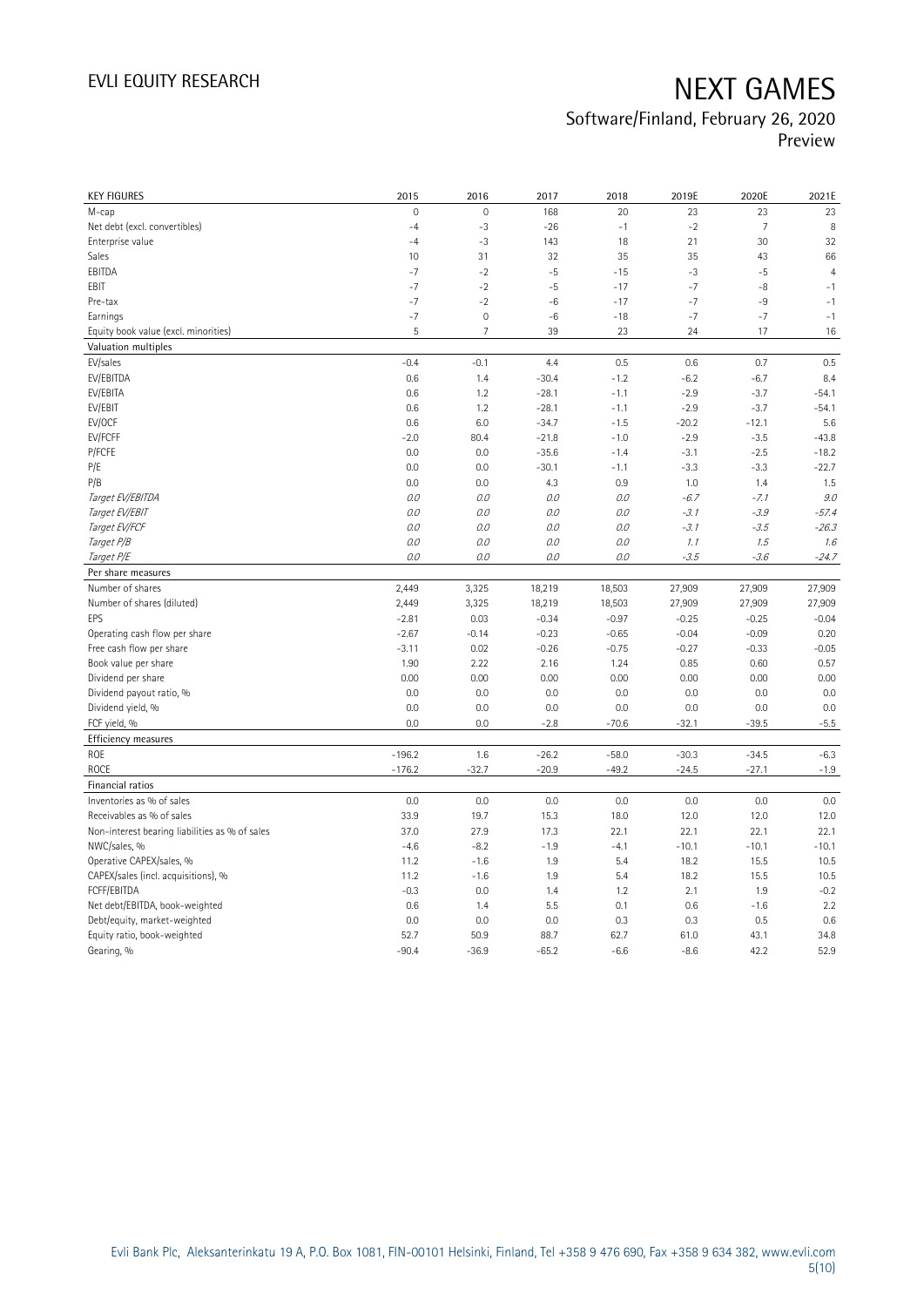### EVLI EQUITY RESEARCH NEXT GAMES Software/Finland, February 26, 2020 Preview

COMPANY DESCRIPTION: Next Games is a Finland-based developer and publisher of licensed mobile games. The Company develops games in cooperation with the license owners of the entertainment products, for instance a television series. The company's current live games include The Walking Dead No Man's Land and the Walking Dead: Our World along with several new projects under development.

INVESTMENT CASE: Next Games' success will rely heavily on the launch of new games during 2020. Growth has been stagnant as the number of users in both live games have seen a declining trend. With an expected larger portfolio of live games in the coming years, growth should in our view pick up and profitability improve due to a lower relative share of development costs.

| OWNERSHIP STRUCTURE                        | <b>SHARES</b> | <b>EURm</b> | 0/0     |
|--------------------------------------------|---------------|-------------|---------|
| Ovaskainen Jari Juhani Rainer              | 6,578,068     | 5.460       | 23.6%   |
| IDG Ventures USA III, L.P.                 | 1,188,306     | 0.986       | 4.3%    |
| Hiitola Kalle Johannes                     | 971,675       | 0.806       | 3.5%    |
| Achrén Joakim Tomas Johan                  | 937,698       | 0.778       | 3.4%    |
| Jumisko Jaakko Ensio                       | 830,246       | 0.689       | 3.0%    |
| Ilmarinen Mutual Pension Insurance Company | 819,336       | 0.680       | 2.9%    |
| Achrén Mikael Jan Kennet                   | 811,367       | 0.673       | 2.9%    |
| Varma Mutual Pension Insurance Company     | 570,000       | 0.473       | 2.0%    |
| Nuard Ventures Oy                          | 364,000       | 0.302       | 1.3%    |
| Danske Invest Finnish Small Cap Fund       | 306,465       | 0.254       | $1.1\%$ |
| Ten largest                                | 13,377,161    | 11.103      | 48%     |
| Residual                                   | 14,531,539    | 12.061      | 52%     |
| Total                                      | 27,908,700    | 23.164      | 100%    |

| <b>EARNINGS CALENDAR</b> |                 |
|--------------------------|-----------------|
| February 28, 2020        | FY 2019 Results |
| August 28, 2020          | Q2 report       |
|                          |                 |
|                          |                 |
| OTHER EVENTS             |                 |
| May 20, 2020             | AGM             |
|                          |                 |
| COMPANY MISCELLANEOUS    |                 |
|                          |                 |

| CEO: Teemu Huuhtanen | Aleksanterinkatu 9A, 00100 Helsinki |
|----------------------|-------------------------------------|
| CFO: Annina Salvén   | Tel:                                |
| IR:                  |                                     |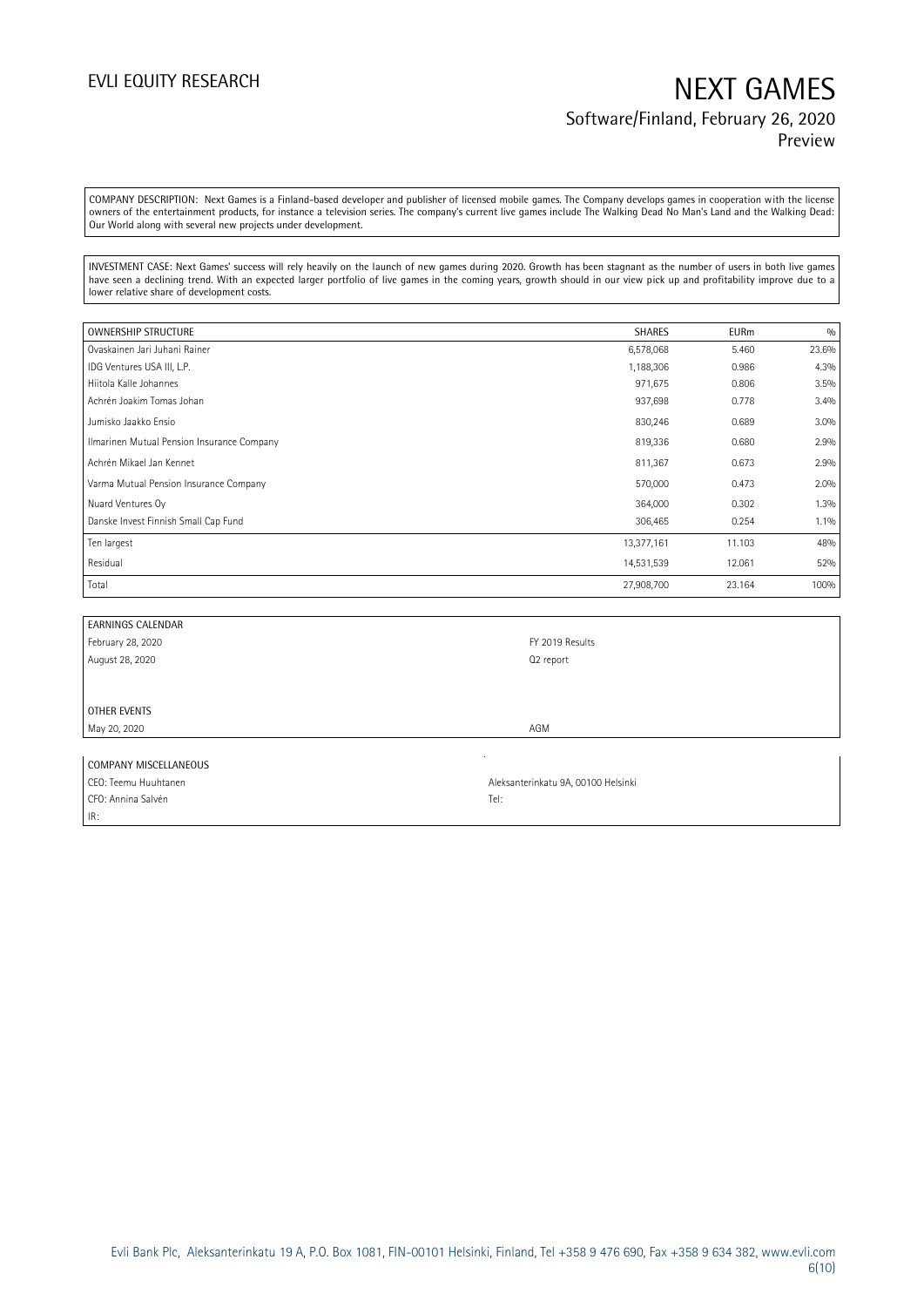# Software/Finland, February 26, 2020

Preview

DEFINITIONS

| P/E                                                                                                            | EPS                                                                      |
|----------------------------------------------------------------------------------------------------------------|--------------------------------------------------------------------------|
|                                                                                                                |                                                                          |
| Price per share<br>Earnings per share                                                                          | Profit before extraord. items and taxes-income taxes + minority interest |
|                                                                                                                | Number of shares                                                         |
| P/BV                                                                                                           | <b>DPS</b>                                                               |
|                                                                                                                |                                                                          |
| Price per share                                                                                                | Dividend for the financial period per share                              |
| Shareholders' equity + taxed provisions per share                                                              |                                                                          |
|                                                                                                                |                                                                          |
| Market cap                                                                                                     | OCF (Operating cash flow)                                                |
|                                                                                                                |                                                                          |
| Price per share * Number of shares                                                                             | EBITDA - Net financial items - Taxes - Increase in working               |
|                                                                                                                | capital - Cash NRIs ± Other adjustments                                  |
|                                                                                                                |                                                                          |
| EV (Enterprise value)                                                                                          | FCF (Free cash flow)                                                     |
|                                                                                                                |                                                                          |
| Market cap + net debt + minority interest at market value $-$<br>share of associated companies at market value | Operating cash flow – operative CAPEX – acquisitions $+$ divestments     |
|                                                                                                                |                                                                          |
|                                                                                                                |                                                                          |
| EV/Sales                                                                                                       | FCF yield, %                                                             |
|                                                                                                                |                                                                          |
| Enterprise value<br>Sales                                                                                      | Free cash flow                                                           |
|                                                                                                                | Market cap                                                               |
| EV/EBITDA                                                                                                      | Operative CAPEX/sales                                                    |
|                                                                                                                |                                                                          |
| Enterprise value                                                                                               | Capital expenditure – divestments – acquisitions                         |
| Earnings before interest, tax, depreciation and amortization                                                   | Sales                                                                    |
| EV/EBIT                                                                                                        | Net working capital                                                      |
|                                                                                                                |                                                                          |
|                                                                                                                | Current assets - current liabilities                                     |
| Enterprise value<br>Operating profit                                                                           |                                                                          |
|                                                                                                                |                                                                          |
| Net debt                                                                                                       | Capital employed/Share                                                   |
|                                                                                                                |                                                                          |
| Interest bearing debt - financial assets                                                                       | Total assets - non-interest bearing debt                                 |
|                                                                                                                | Number of shares                                                         |
| Total assets                                                                                                   | Gearing                                                                  |
|                                                                                                                |                                                                          |
| Balance sheet total                                                                                            | Net debt                                                                 |
|                                                                                                                | Equity                                                                   |
| Div yield, %                                                                                                   | Debt/Equity, %                                                           |
|                                                                                                                |                                                                          |
| Dividend per share                                                                                             | Interest bearing debt                                                    |
| Price per share                                                                                                | Shareholders' equity + minority interest + taxed provisions              |
|                                                                                                                |                                                                          |
|                                                                                                                |                                                                          |
| Payout ratio, %                                                                                                | Equity ratio, %                                                          |
|                                                                                                                |                                                                          |
| Total dividends<br>Earnings before extraordinary items and taxes - income taxes + minority interest            | Shareholders' equity $+$ minority interest $+$ taxed provisions          |
|                                                                                                                | Total assets - interest-free loans                                       |
|                                                                                                                |                                                                          |
| ROCE, %                                                                                                        | CAGR, %                                                                  |
|                                                                                                                |                                                                          |
| Profit before extraordinary items + interest expenses+ other financial costs                                   | Cumulative annual growth rate = Average growth per year                  |
| Balance sheet total - non-interest bearing debt (average)                                                      |                                                                          |
|                                                                                                                |                                                                          |
| ROE, %                                                                                                         |                                                                          |
|                                                                                                                |                                                                          |
| Profit before extraordinary items and taxes - income taxes                                                     |                                                                          |
| Shareholder's equity + minority interest + taxed provisions (average)                                          |                                                                          |
|                                                                                                                |                                                                          |
|                                                                                                                |                                                                          |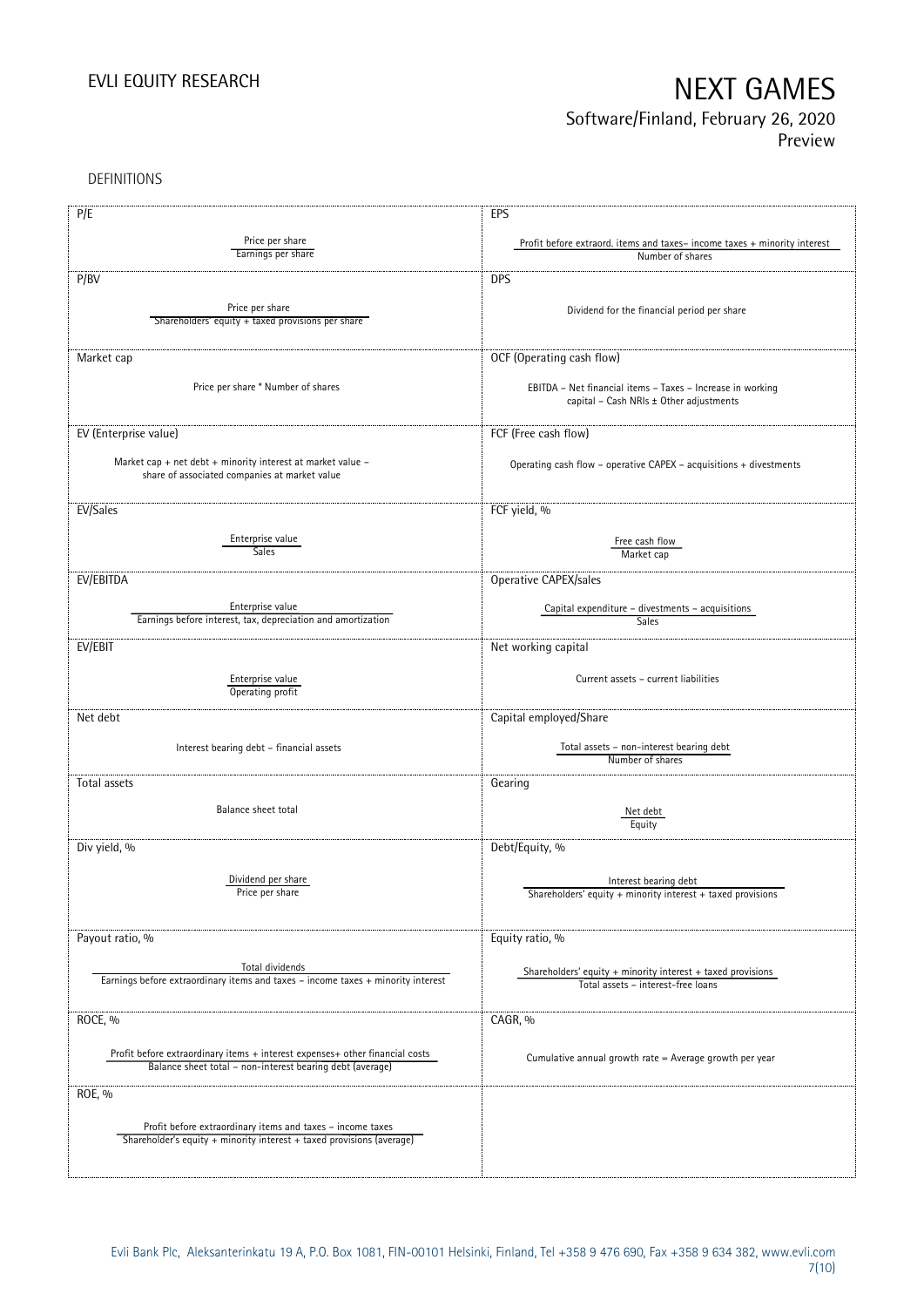## EVLI EQUITY RESEARCH NEXT GAMES Software/Finland, February 26, 2020

Preview

### Important Disclosures

Evli Research Partners Plc ("ERP") uses 12-month target prices. Target prices are defined by utilizing analytical techniques based on financial theory including (but not limited to) discounted cash flow analysis and comparative valuation. The selection of valuation methods depends on different circumstances. Target prices may be altered on the basis of new information coming to light in the underlying company or changes in interest rates, changes in foreign exchange rates, other securities prices or market indices or outlook for the aforementioned factors or other factors that may change the conditions of financial markets. Recommendations and changes by analysts are available at [Analysts' recommendations and ratings revisions](https://research.evli.com/JasperAllModels.action?authParam=key;461&authParam=x;G3rNagWrtf7K&authType=3).

Investment recommendations are defined as follows:

| Target price compared to share price | Recommendation                |
|--------------------------------------|-------------------------------|
| $<-10.06$                            | SELL.                         |
| $-10 - (+10)$ %                      | H <sub>O</sub> I <sub>D</sub> |
| > 10%                                | <b>BUY</b>                    |

ERP's investment recommendation of the analyzed company is updated at least 2 timer per year.



The graph above shows the distribution of ERP's recommendations of companies under coverage in 1st of February 2019. If recommendation is not given, it is not mentioned here.

### Name(s) of the analyst(s): Salokivi

This research report has been prepared by Evli Research Partners Plc ("ERP" or "Evli Research"). ERP is a subsidiary of Evli Bank Plc. Production of the investment recommendation has been concluded on 26.2.2020, 8.30. This report has been published on 26.2.2020, 9:00.

None of the analysts contributing to this report, persons under their guardianship or corporations under their control have a position in the shares of the company or related securities.

The date and time for any price of financial instruments mentioned in the recommendation refer to the previous trading day's closing price(s) unless otherwise stated in the report.

Each analyst responsible for the content of this report assures that the expressed views accurately reflect the personal views of each analyst on the covered companies and securities. Each analyst assures that (s)he has not been, nor are or will be, receiving direct or indirect compensation related to the specific recommendations or views contained in this report.

Companies in the Evli Group, affiliates or staff of companies in the Evli Group, may perform services for, solicit business from, hold long or short positions in, or otherwise be interested in the investments (including derivatives) of any company mentioned in the publication or report.

Neither ERP nor any company within the Evli Group have managed or co-managed a public offering of the company's securities during the last 12 months prior to, received compensation for investment banking services from the company during the last 12 months prior to the publication of the research report.

ERP may pursue an assignment from the issuer(s) of the financial instruments mentioned in the recommendation or this report. These assignments may have a limited economic or financial impact on ERP and/or Evli. Under such assignments ERP may perform services including, but not limited to, arranging investor meetings or –events, investor relations communication advisory and production of research material.

ERP has signed an agreement with the issuer of the financial instruments mentioned in the recommendation, which includes production of research reports. This assignment has a limited economic and financial impact on ERP and/or Evli. Under the assignment ERP performs services including, but not limited to, arranging investor meetings or –events, investor relations communication advisory and production of research material.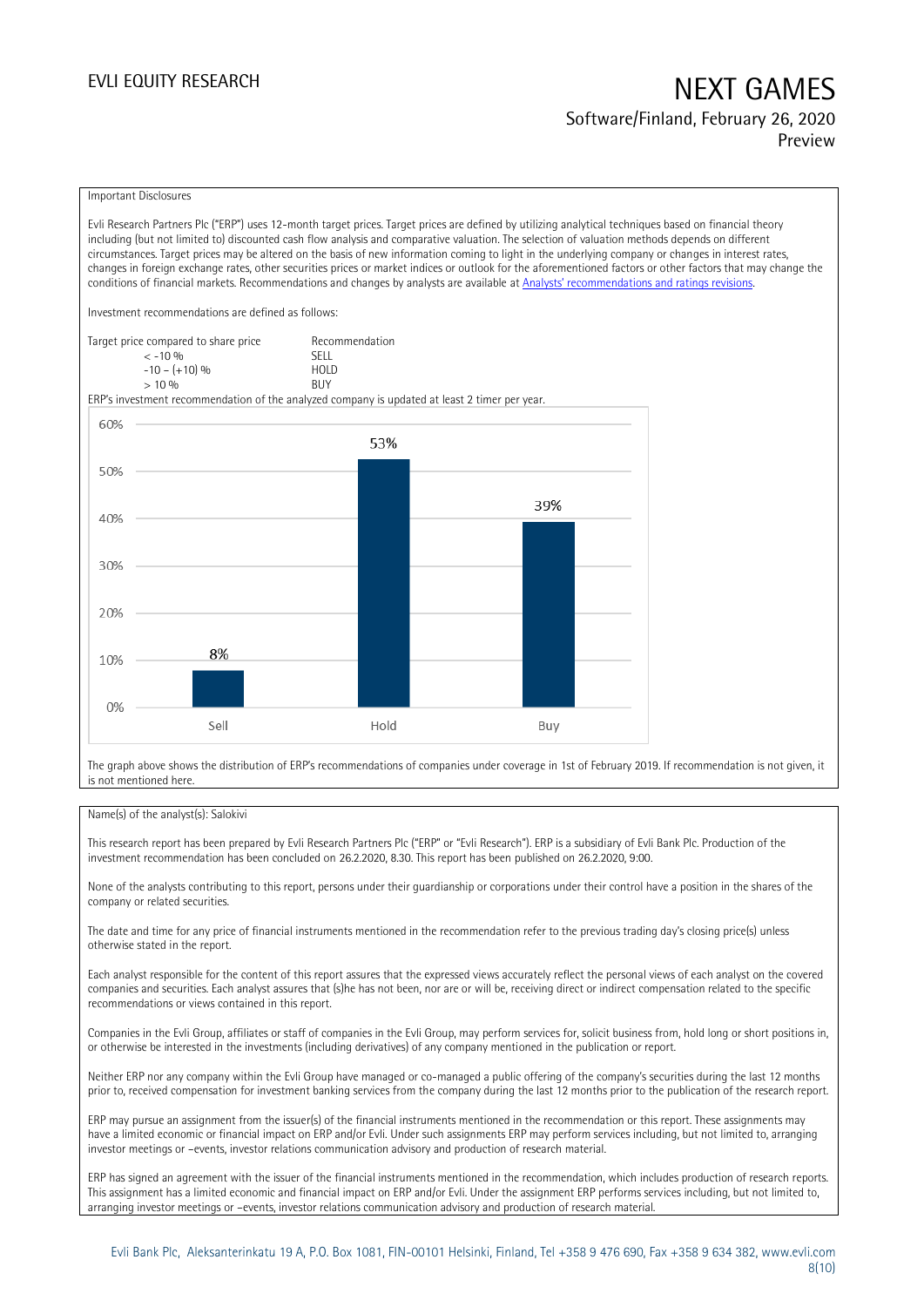### EVLI EQUITY RESEARCH NEXT GAMES Software/Finland, February 26, 2020 Preview

ERP or another company within the Evli Group does not have an agreement with the company to perform market making services.

For the prevention and avoidance of conflicts of interests with respect to this report, there is an information barrier (Chinese wall) between Investment Research and Corporate Finance units concerning unpublished investment banking services to the company. The remuneration of the analyst(s) is not tied directly or indirectly to investment banking transactions performed by Evli Bank Plc or any company within Evli Group.

This report has not been disclosed to the company prior to its dissemination.

This report is provided and intended for informational purposes only and may not be used or considered under any circumstances as an offer to sell or buy any securities or as advice to trade any securities.

This report is based on sources ERP considers to be correct and reliable. The sources include information providers Reuters and Bloomberg, stock-exchange releases from the companies and other company news, Statistics Finland and articles in newspapers and magazines. However, ERP does not guarantee the materialization, correctness, accuracy or completeness of the information, opinions, estimates or forecasts expressed or implied in the report. In addition, circumstantial changes may have an influence on opinions and estimates presented in this report. The opinions and estimates presented are valid at the moment of their publication and they can be changed without a separate announcement. Neither ERP nor any company within the Evli Group are responsible for amending, correcting or updating any information, opinions or estimates contained in this report. Neither ERP nor any company within the Evli Group will compensate any direct or consequential loss caused by or derived from the use of the information represented in this publication.

All information published in this report is for the original recipient's private and internal use only. ERP reserves all rights to the report. No part of this publication may be reproduced or transmitted in any form or by any means, electronic, mechanical, photocopying, recording or otherwise, or stored in any retrieval system of any nature, without the written permission of ERP.

This report or its copy may not be published or distributed in Australia, Canada, Hong Kong, Japan, New Zealand, Singapore or South Africa. The publication or distribution of this report in certain other jurisdictions may also be restricted by law. Persons into whose possession this report comes are required to inform themselves about and to observe any such restrictions.

Evli Bank Plc is not registered as a broker-dealer with the U. S. Securities and Exchange Commission ("SEC"), and it and its analysts are not subject to SEC rules on securities analysts' certification as to the currency of their views reflected in the research report. Evli Bank is not a member of the Financial Industry Regulatory Authority ("FINRA"). It and its securities analysts are not subject to FINRA's rules on Communications with the Public and Research Analysts and Research Reports and the attendant requirements for fairness, balance and disclosure of potential conflicts of interest. This research report is only being offered in U.S. by Auerbach Grayson & Company, LLC (Auerbach Grayson) to Major U.S. Institutional Investors and is not available to, and should not be used by, any U.S. person or entity that is not a Major U.S. Institutional Investor. Auerbach Grayson is a broker-dealer registered with the U.S. Securities and Exchange Commission and is a member of the FINRA. U.S. entities seeking more information about any of the issuers or securities discussed in this report should contact Auerbach Grayson. The securities of non-U.S. issuers may not be registered with or subject to SEC reporting and other requirements.

ERP is not a supervised entity but its parent company Evli Bank Plc is supervised by the Finnish Financial Supervision Authority.